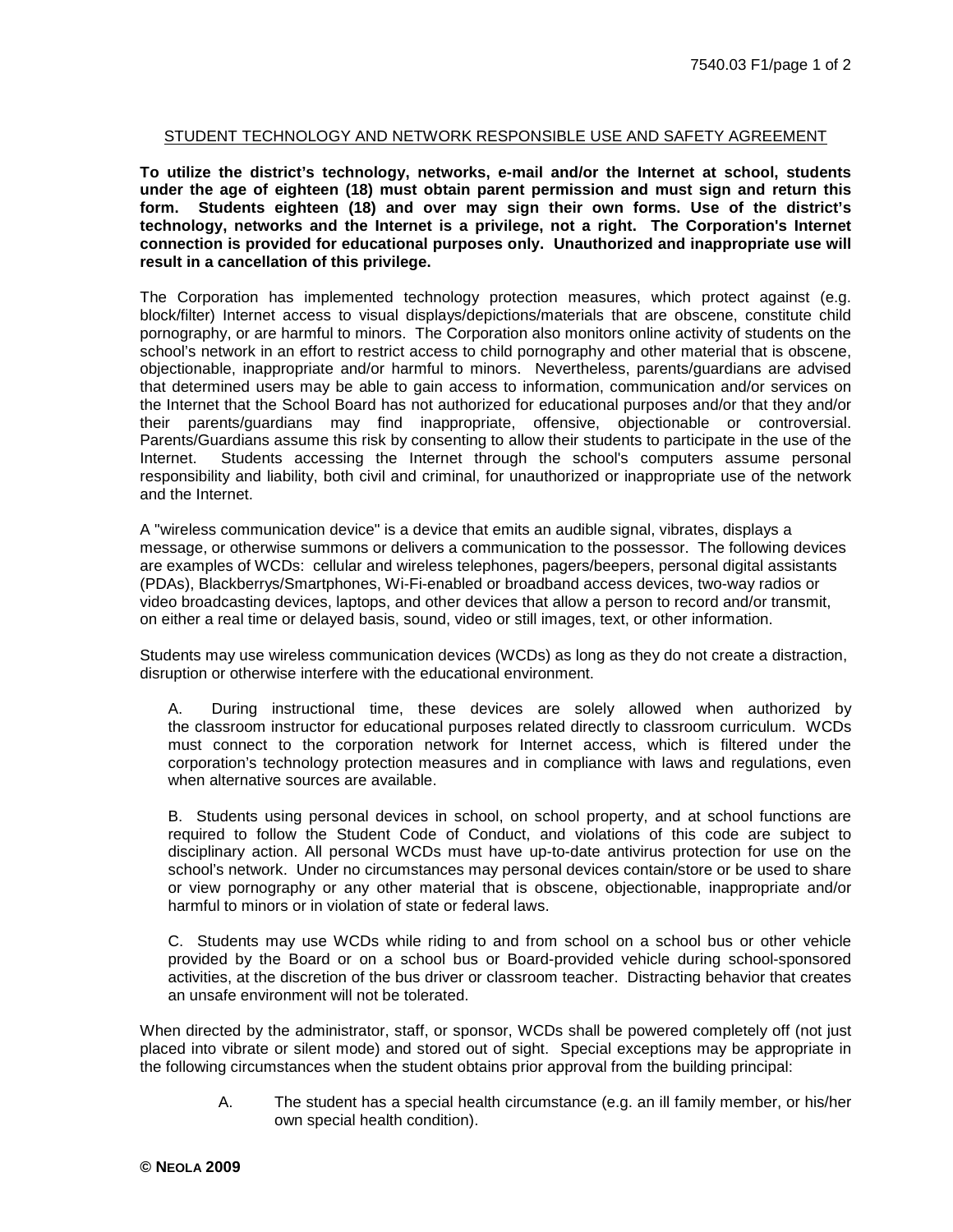B. The student is using the WCD for an educational or instructional purpose (e.g. taking notes, recording a class lecture, writing papers) with the teacher's permission and supervision.

Students are prohibited from using WCDs to capture, record or transmit the words (i.e. audio) and/or images (i.e., pictures/video) of any student, staff member or other person in the school or while attending a school-related activity, without express prior notice and explicit consent for the capture, recording or transmission of such words or images. Unless authorized by the building principal, using a WCD to take or transmit audio and/or pictures/video of an individual without his/her consent is considered an invasion of privacy and is not permitted. Students who violate this provision and/or use a WCD to violate the privacy rights of another person may face disciplinary actions.

WCDs, including but not limited to those with cameras, may not be possessed, activated or utilized at any time in any school situation where a reasonable expectation of personal privacy exists. These locations and circumstances include but are not limited to locker rooms, shower facilities, restrooms, classrooms, and any other areas where students or others may change clothes or be in any stage or degree of disrobing or changing clothes. The building principal has authority to make determinations as to other specific locations and situations where possession of a WCD is absolutely prohibited.

Students are prohibited from using a WCD in any way that might reasonably create in the mind of another person an impression of being threatened, humiliated, harassed, embarrassed or intimidated. See Policy 5517.01 – Bullying and Other Forms of Aggressive Behavior.

Students are also prohibited from using a WCD to capture and/or transmit test information or any other information in a manner constituting fraud, theft, cheating, or academic dishonesty. Likewise, students are prohibited from using their WCDs to receive such information.

No expectation of confidentiality or privacy will exist in the use of WCDs on school premises/property. The School City of Hobart has the authority to access a student's personal WCD to verify compliance with the school's Code of Conduct and this policy.

Possession of a WCD by a student is a privilege that may be forfeited by any student who fails to abide by the terms of this policy, or otherwise engages in misuse of this privilege. Violations of this policy may result in disciplinary action and/or confiscation of the WCD. The building principal may also refer the matter to law enforcement if the violation involves an illegal activity (e.g. child pornography). Discipline will be imposed on an escalating scale ranging from a warning to an expulsion based on the number of previous violations and/or the nature of or circumstances surrounding a particular violation. If the WCD is confiscated, it will be released/returned to the student's parent/guardian after the student complies with any other disciplinary consequences that are imposed. Any WCD confiscated by Corporation staff will be marked in a removable manner with the student's name and held in a secure location in the building's central office until it is retrieved by the parent/guardian. WCDs in Corporation custody will not be searched or otherwise tampered with unless school officials reasonably suspect that the search is required to discover evidence of a violation of the law or other school rules. Any search will be conducted in accordance with Policy 5771 – Search and Seizure. If multiple offenses occur, a student may lose his/her privilege to bring a WCD to school for a designated length of time or on a permanent basis.

A person who discovers a student in possession of or using a WCD in violation of this policy is required to report the violation to the building principal.

Students are personally and solely responsible for the care and security of their WCDs. The Board assumes no responsibility for theft, loss, damage, or vandalism to WCDs brought onto its property, or the unauthorized use of such devices.

Parents/Guardians are advised that communication through wireless communication devices with their child is not permitted during instructional time. Parents are encouraged to notify the office for emergency situations in order for the school to assist the children when necessary.

Students may not communicate with their parents through wireless communication devices during instructional time.